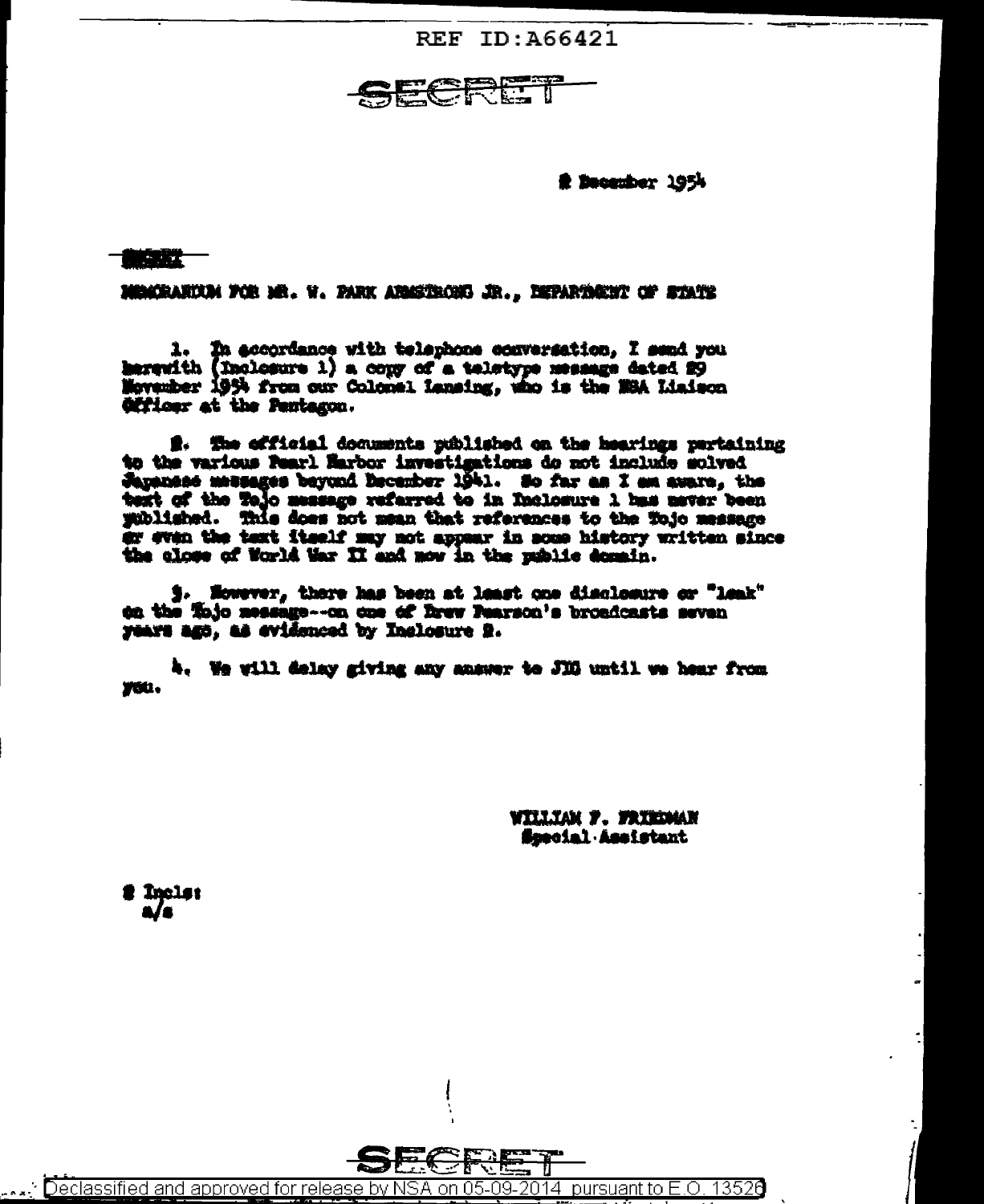**REF ID:A66421** 

Forrestal nia the way over [to the Potsdam Conference] by people who acsompany the President—Bohlen among others—who reflect the is that we cannot afford to hold out any clarification of terms. so Japan which could be construed as a desire to get the Japacese war over with before Russia has an opportunity to enter. This last was something of a new note. Up to that hind the enxiety had all been lest Russia should fail to enter, lesting us committed and frozen." as Admiral Leahy had put the White House meeting, "to the concept of unconditional surrenders and g idea tenance of which might prove extremely costly to us. The that it would probably be far harder to keep the Russian gat of the Pacific war than to bring them in had been browned by ... Harriman in May,<sup>5</sup> but was not yet widely accepted; Alrendy, however, the first hints were coming that the Japanese collapse might be more imminent than had been supposed. لكة July 1945 Japanese Peace Feeley The first real evidence of a Japanese desire to get out of the war came today through intercepted messages from Togoly, **A**oreign Minister, to Sato, Jap Ambassador in Moscow, in-Surface the latter to see Molotov if possible before his depart ture for the Big Three meeting [the Potsdam Conference]. and if not then, immediately afterward, to lay before him the " . Emperor's strong desire to secure a termination of the war. This he said arose not only out of the Finperor's interest in the welfare of his own subjects but out of his interest toward may. skind in general. He was anxious, he said, to see cessation of bloodshed on both sides. Togo said to convey to the supsiate the lact that they wanted to remain at peace with Russia. That the Japanese did not desire permanent annexation of any of the Territories they had conquered in Manchuria. Togo said further that the unconditional surrender terms of the Allies was about the only thing in the way of termination of the war and he said that if this were invisted upon, of course the Japanese would have to continue the fight. Sato's response 1.71 was to protest that the proposals were **See point**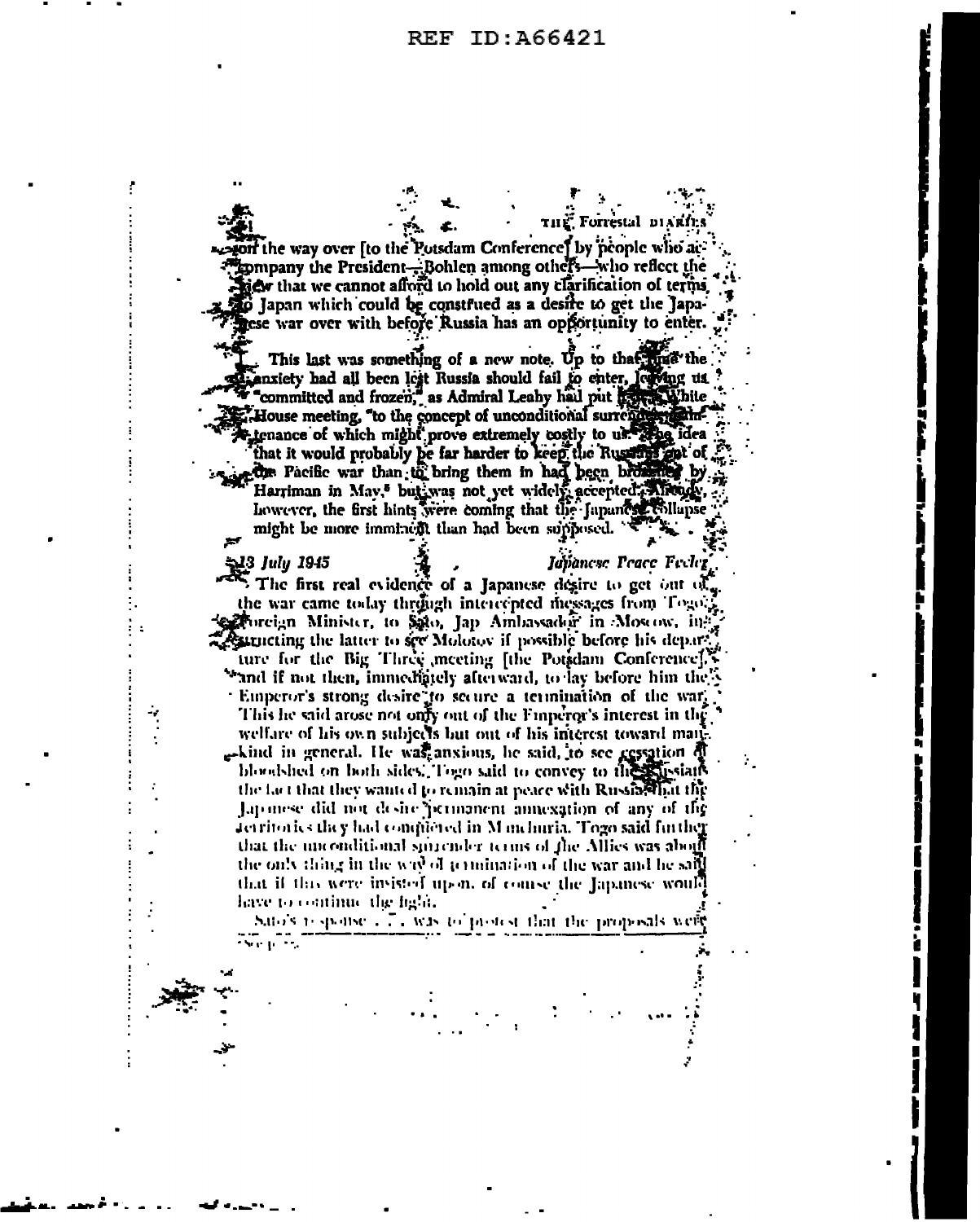quite unrealistic; looked at objectively it was clear that there washo chance now of dividing Russia from the other Allies. that the agreement on Poland, on Chapulteper and the Conderence at San Francisco showed that England, Russia and the A pried States were determined to act in concert. To the spoise was that, regardless of Sato's views, he trill desired for to carry out his instructions.

£Ä,

THE EINAL MONTHS OF WAR

It was a difficult and delicate situation. We were already in the seve of the Potsdam Conference, which convened on Indonesia stust four days later. The American ability to read the languages codes, which had played a decisive part in several ordical profrages of the war, was now revealing the inmost struggles and sucse policy as it faced inevitable defeat. How best to description this situations which involved Soviet and American arms as well as the confusions of the Japanese and the possibility that of cypressed to hard they would still choose to go down in a suitaidal defense, was not an easy question.

15 Iuly 1945 :

ڏو

# Japáncse Peace Feeter

"我们做吧。

Â.

۳

ž.

Š

Messages doday on Japanese-Russian conversations. Accou-Foreign Marister, insisted that Sato present to Moloton the request strike Emperor himself. Sato's replies insistently pointed phil the lack of reality in Togo's apparent belief that

Stere is Latinance of persuading Russia to take independent - action off the Eastern war. He stated very blundy and without s the coalitie how famastic is the hope that Russia would be impressed by Japanese willingness to give up terrifory which she thad already lose  $\gg$  . Throughous §ato's message ran a pote f of cold and realistic evaluation of Japan's position; and the said that the solugtion was rapidly hassing beyond the prim of Japan's and Ritisha's cooperating in the security of Air het de [that the questing was] rather whether there would he any Manchukuo orgeven Japan uself left as entities. The gist de his g final message was that it was clear that Japan was thoroughly a and completely deleated and that the only course open was quick and deline action recognizing such fact. . / .

It is significant that these conversations began before from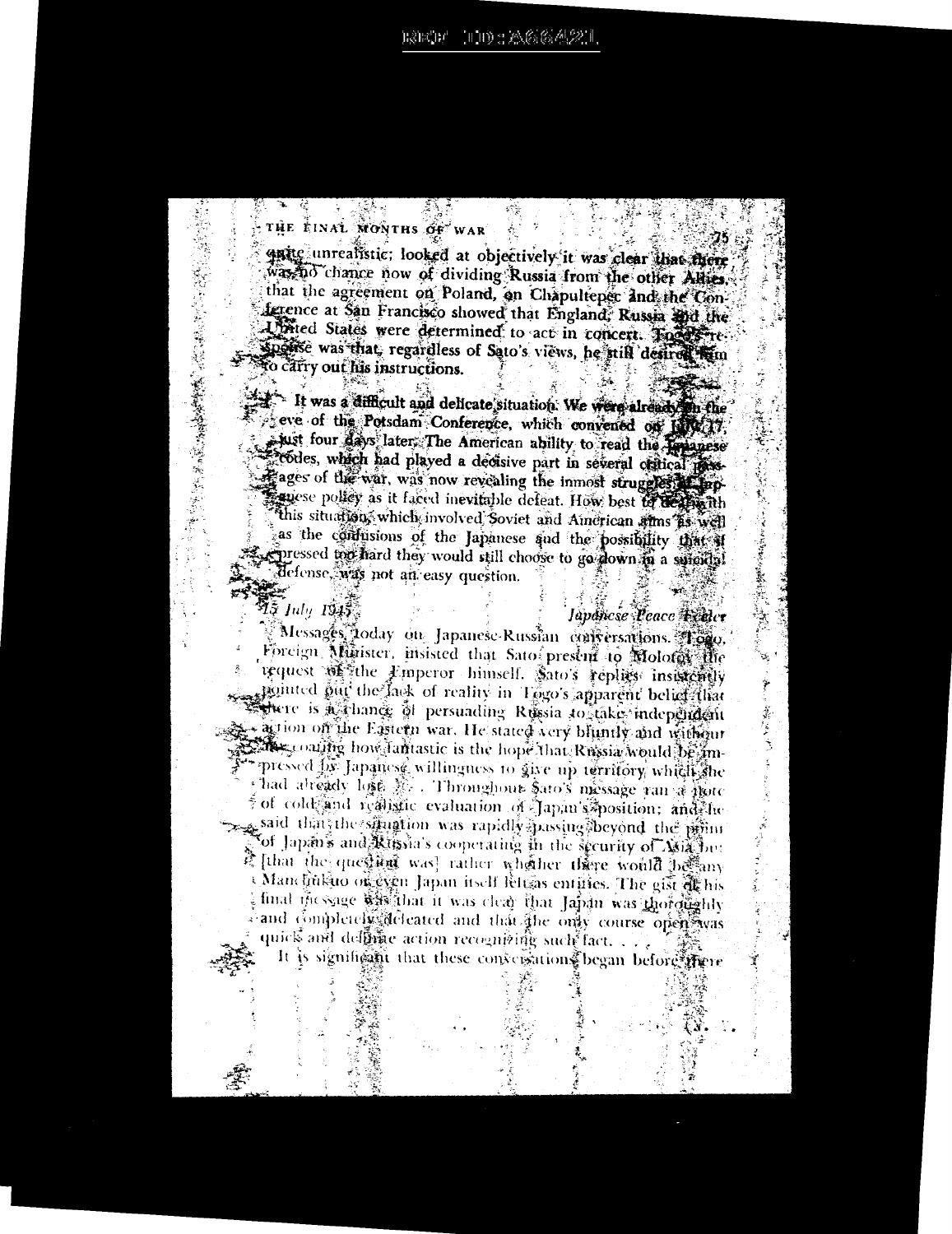# **REF ID:A66421**

76

Formstal privates

could have been much effect from the thousand-plane raids of the Third Fleet and several days before the naval bombardment of Kamaishi.

softe rrestal's reference here was to the naval operations, begintinfug on July 10, in which Japan's communications, industries, reconstal installations and the remnants of her fleet weiter with gur hombing and naval artillery, delivered, in the words of the of-Seial report, by "the greatest mass of sea power ever assembled." reThese conversations also took place hearly a month later the dropping of the atomic bombs on Hiroshima and Agensaki. On the 24th Forrestal dictated further notes on these Japa-

וריאר וח יאסביל:

## 24 July 1915

# Jupanese Prace Escler

to . . . Tinally, on the first of July. Sato sent a long moving rdining what he conceived to be Japan's position, which that in brief that she was now entirely alone and friendless and could look for succor from no one. . . . He strongly adsised accepting any terms, including unconditional surrender, Tart the basis that this was the only way of preserving the entity of the Emperor and the state itself. . . .

The response to his message was that the Cabinet in council and weighed all the considerations which he had rated and hat their final judgment and decision was that the war must be fought with all the vigor and bitterness of which the nation Quis criable so long as the only alternative was the pareonali--sional surrender.

This e-days later Formstal was in Parts on his way-unfavited -tolthe Folsdam Conference. These interespired telegrants can and have concluded lam that he and Grew were right in their bellef that a willingness to preserve the Emperor would given the way to a Japanese vursua lergelich in most other respectivemal. be in effect "uncon litt and" Certously enough, Forrest Left and onter in his diary the text of the draft statement which it had been decided at the State VDENavy meeting on June 26 to have

prepared: even mer, curiensly, in his extensive notes on the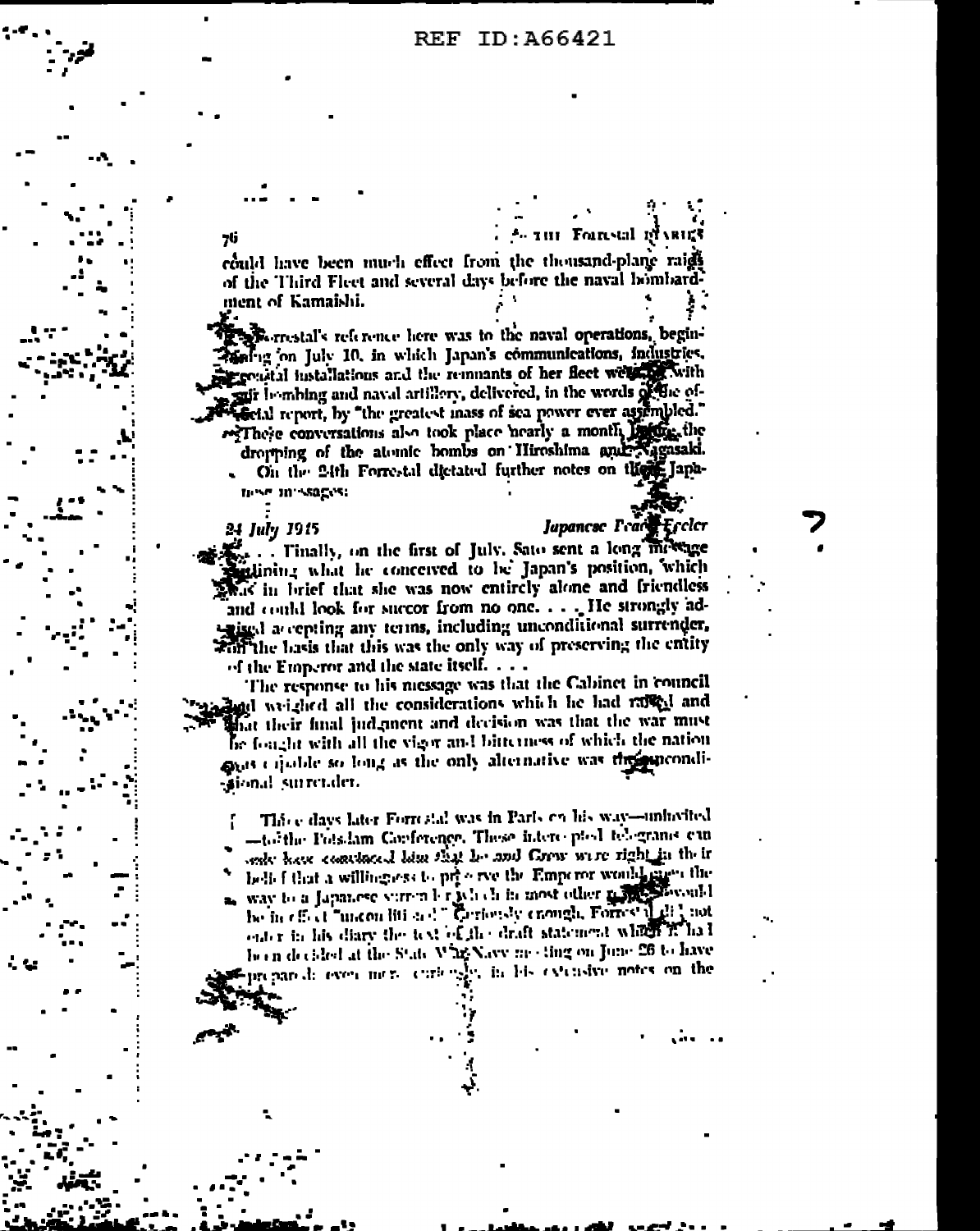# <del>SECRE</del>1

## early

# $M$  O N O  $\leftarrow$  GGG

#### BEGINNING OF INSERT ON GALLEY 132 AAA

## No. 89ba

840'5363/7-1245 . Telegram

The Acting Representative in Rumania (Melbourne) to the Secretary of State, July 12, 1945

s<del>tenx</del>a UE URGENT BUCHAREST, July 12, 1945-1 p.m. [Received July 13--1 a.m.]

465. In connection with negotiations relative creation Soviet-Rumanian petroleum company (reference my telegram 456 of July 8<sup>1</sup>) I have just received from a reliable source copy of letter dated

<sup>1</sup> Document No. 85aa.

July 3 addressed to Prime Minister Groza by General Straikov as Det utv President of AIC [ACC] which in English translation reads as follows:

"This is to bring to your knowledge that the shares of the Rumanian petroleum societies which belonged to the Germans, enumerated in the annexed table, pass into the patrimony of the Soviet Union as partial compensation for damages caused to USSR by Germany.

"In view of this please take the necessary measures on behalf of Rumanian Govt to turn over the rights to the above mentioned shares to Government of the USSR which has charged the association **LCR** Petrol' to take over these shares".

Dollowing is annexed list of companies followed by the value of Dares: Bunas Peranta-14,900,000, Explora-59,100,000; IRDP-新闻500,000; Columbia—325,000,000; Concordia—755,800,000; Meotics Romano-21,300,000; Petrol Block--285,500,000; Sardep-\$5,00,000; Sarpetrol-3,490,000; Ranspetrol-4,500,000; Continen- $100,000,000;$ 

The was previously reported that during discussions Cruticov informed Tatarescu it has been agreed upon at Yalta that USS. should have undisputed disposition over shares of all German microsts in Rumanian petroleum companies including "Concordia and Columbia" but, it will be noted, no mention is made of this in Susaikov's letter.

It is believed Department will desire repeat text this telegram to Morcow.

MELBOURNE

OF INSERT ON GALLEY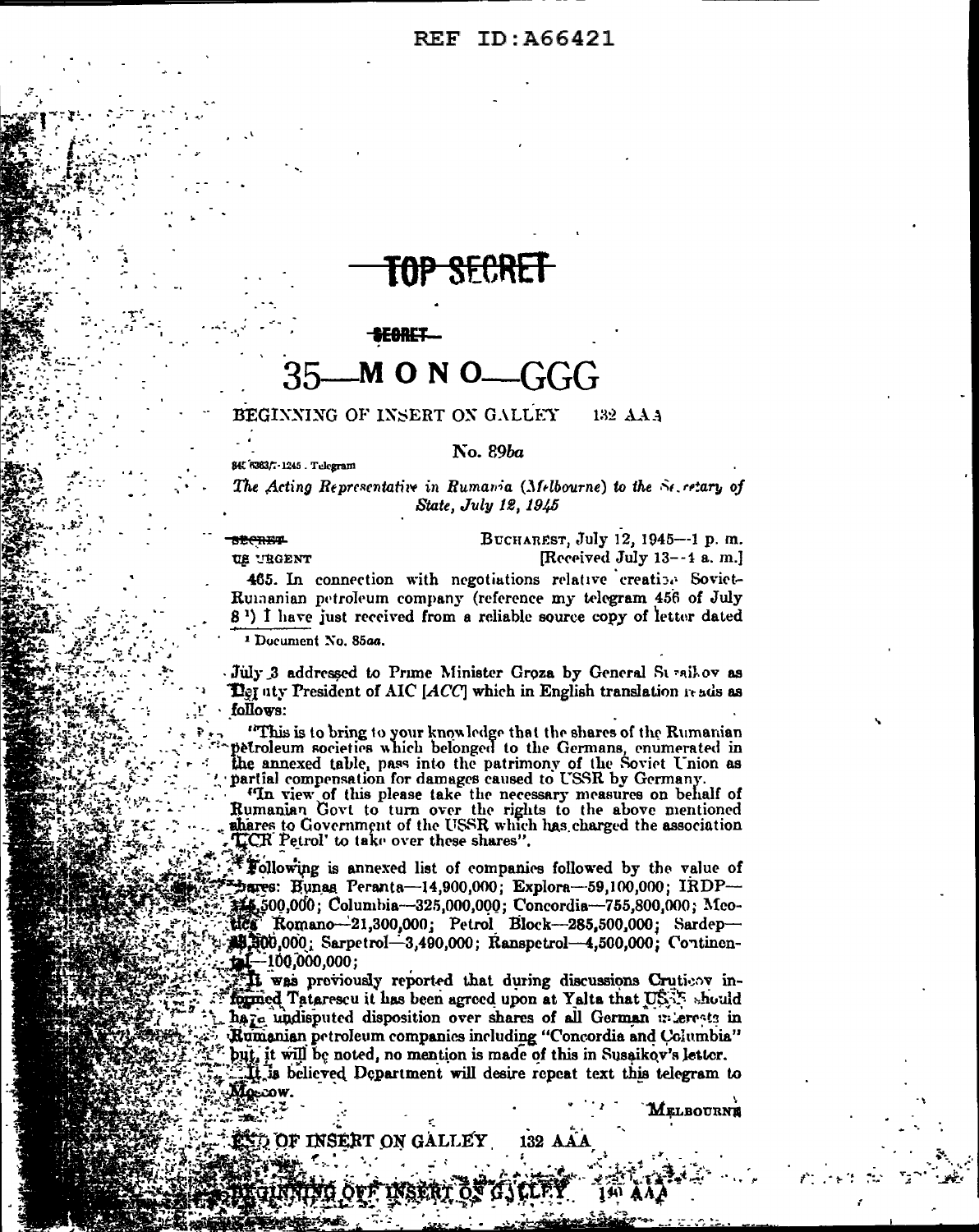## No. 91x

## Japanese Minister of Foreww Ampy: AGG4Q Lc Japanese Ambassador in the Soviet Union (Suto), July 12, 1945<sup>1</sup>

Reprinted from International Military Tribunal for the Far Fast, "Record of examples" (military pp. 23,590-23,592. This message was inter-<br>ted at a different of United States authorities and its contents were known to<br>res  $\lim_{x\to 0}$ . (a)  $\lim_{x\to 0}$  document No 91y (and perhaps other messages between Togo 3.57 document No 91y (and perhaps other messages between Togo 3.57 document No 91y (and perhaps other messages between Togo

### [Translation]

With reference to my telegram No. 891, et al. [Teleg am No. 893] Not printed.

Having received no report on your interview with Molotov, I feel like one men hing out troops without sufficient reconnaissance, but it is considered proper to convey to the Soviet Union, prior to the commencement of the Three-Power Conference, the Imperial wish to end the var. I hope that you will make explanation to the following *effect directly to Molotov:* 

His Majesty the Emperor of Japan, being solicitous over the increasing calamity and damage of the war to the belligerent countries, desires that the war should promptly be brought to an end. Never theless, so long as Britain and the United States adhere to the demend for Japan's unconditional surrender in the Greater East Asia Wor, there i. no other way for Japan but to fight through the war at all bazurda for the honor and existence of the country. It is much against our will to shed more blood of belligerent nations for that reason. His Majesty hopes to restore peace as soon as possible for the sake of the happiness of mankind.

The bove Imperial wishes are rooted, not only in His Majesty's benevolence to his subjects, but in his hearty desire for the happiness of mankind, and he intends to dispatch Prince Konoye Fumimaro as special envoy to the Soviet Union, bearing his personal letter You are directed, therefore, to convey this to Molotov, and promptly ob-'tain from the Soviet Government admission into that country for the special envoy and his suite. (The list of members of the special envoy's suite will be cabled later.) Further, though it is not possible for the special envoy to reach Moscow before the Russian authorities leave there for the Three-Power Conference, arrangements must be made so that the special envoy may meet them as soon as they return to Mogcow. It is desired, therefore, that the special envoy and his guite make the trip by plane. You will request the Soviet Government to send an airplane for them as far as Manchouli or Tsitsihar.<sup>3</sup>

These informed Sato in a further telegram of July 13 that the Soviet Arubases<br>dor in Japan had been informed of the "Imperial wish to end the war" and had and had to telegraph promptly about the matter to his Government."